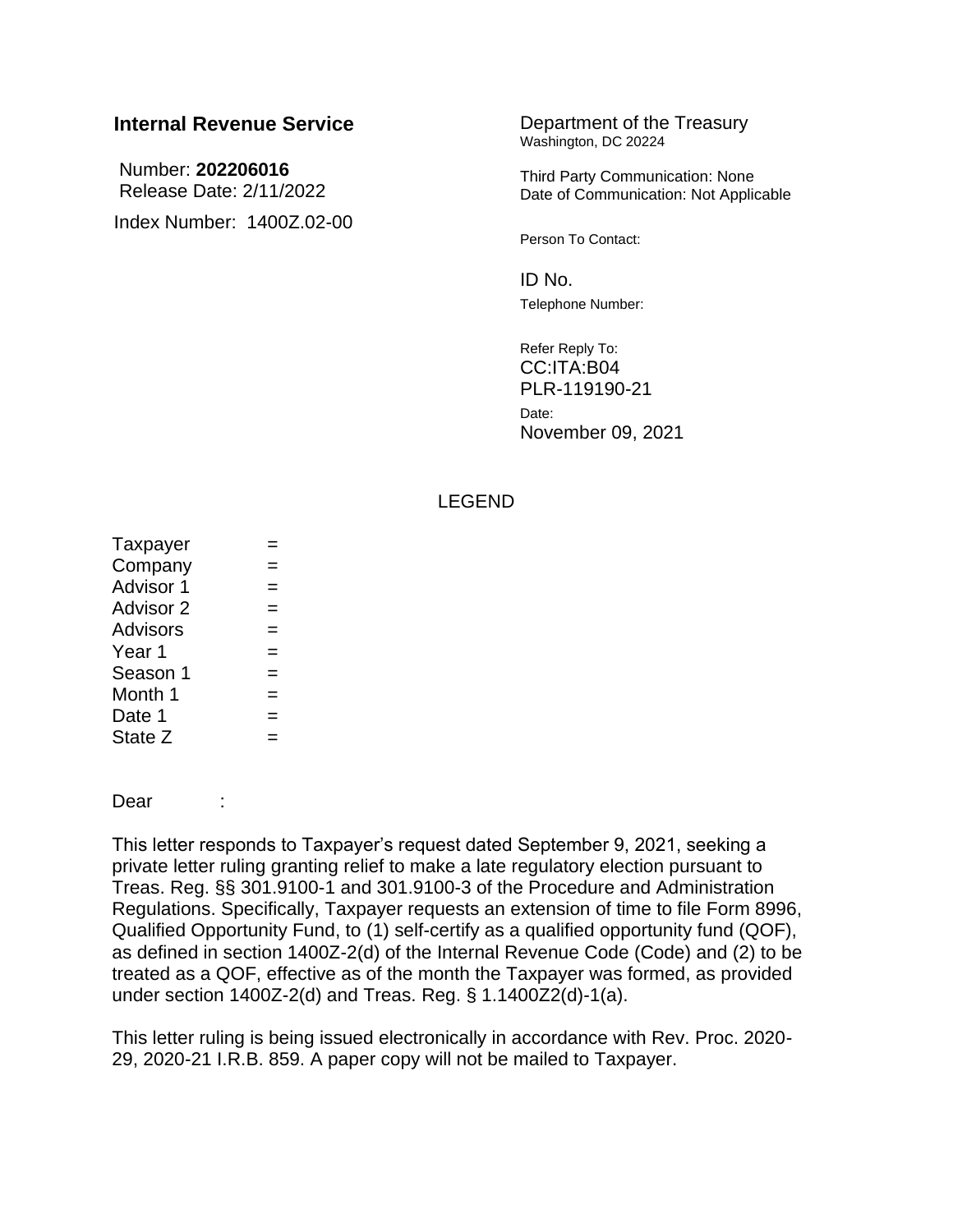## FACTS

Taxpayer has represented that the facts are as follows. Taxpayer, a company organized as a limited liability company under the laws of State Z, was formed as a QOF on Date 1 for the purpose of investing in qualified opportunity zone property as defined in section 1400Z-2(d)(2). During Season 1, Taxpayer's representatives communicated with Advisor 1 (the tax advisor for a separate company owned by a member of Taxpayer) and Advisor 2 (an outside tax advisor) regarding investment in Qualified Opportunity Zones, with the anticipation that Advisors would work together on the preparation of Taxpayer's Federal income tax return for Taxpayer's first year of operation – Year 1, the year Taxpayer was formed. The information provided by Taxpayer indicates that Advisors were tasked with preparing and timely filing Taxpayer's Federal income tax return and all related forms and elections to selfcertify Taxpayer as a QOF, and to treat Taxpayer as a QOF as of the month Taxpayer was formed.

According to the affidavits and additional information provided to us, Taxpayer and Advisors were aware of the requirement to file Form 8996 with the Taxpayer's timely filed Federal income tax return for Year 1 for the Taxpayer to self-certify QOF status and to be treated as a QOF as of the month Taxpayer was formed. Advisors were retained by Taxpayer so that Taxpayer could comply with the Form 8996 requirements and Advisors were expected to timely file Taxpayer's Federal income tax returns and all related forms and elections to self-certify Taxpayer as a QOF. However, Advisor 1 mistakenly believed that the tax preparation firm retained by Company (the entity to be invested in as the Qualified Opportunity Zone property) would be preparing Taxpayer's Federal income tax returns. Advisor 2 mistakenly believed that Advisor 1 would be preparing Taxpayer's Federal income tax returns. As such, Advisors failed to timely file Taxpayer's Year 1 Federal income tax return and Form 8996. During Month 1 Advisors discovered the failure to file the Year 1 federal income tax return and Form 8996. Thereafter, Advisors informed Taxpayer that the Federal income tax return and Form 8996 had not been timely filed.

Shortly thereafter, Taxpayer submitted this request seeking relief under Treas. Reg. §§ 301.9100-1 and 301.9100-3.

### LAW AND ANALYSIS

Section 1400Z-2(e)(4)(A) directs the Secretary to prescribe regulations for rules for the certification of QOFs. Treas. Reg. § 1.1400Z2(d)-1(a)(2)(i) provides that the selfcertification of a QOF must be timely-filed and effectuated annually in such form and manner as may be prescribed by the Commissioner of Internal Revenue in the Internal Revenue Service forms or instructions, or in publications or guidance published in the Internal Revenue Bulletin.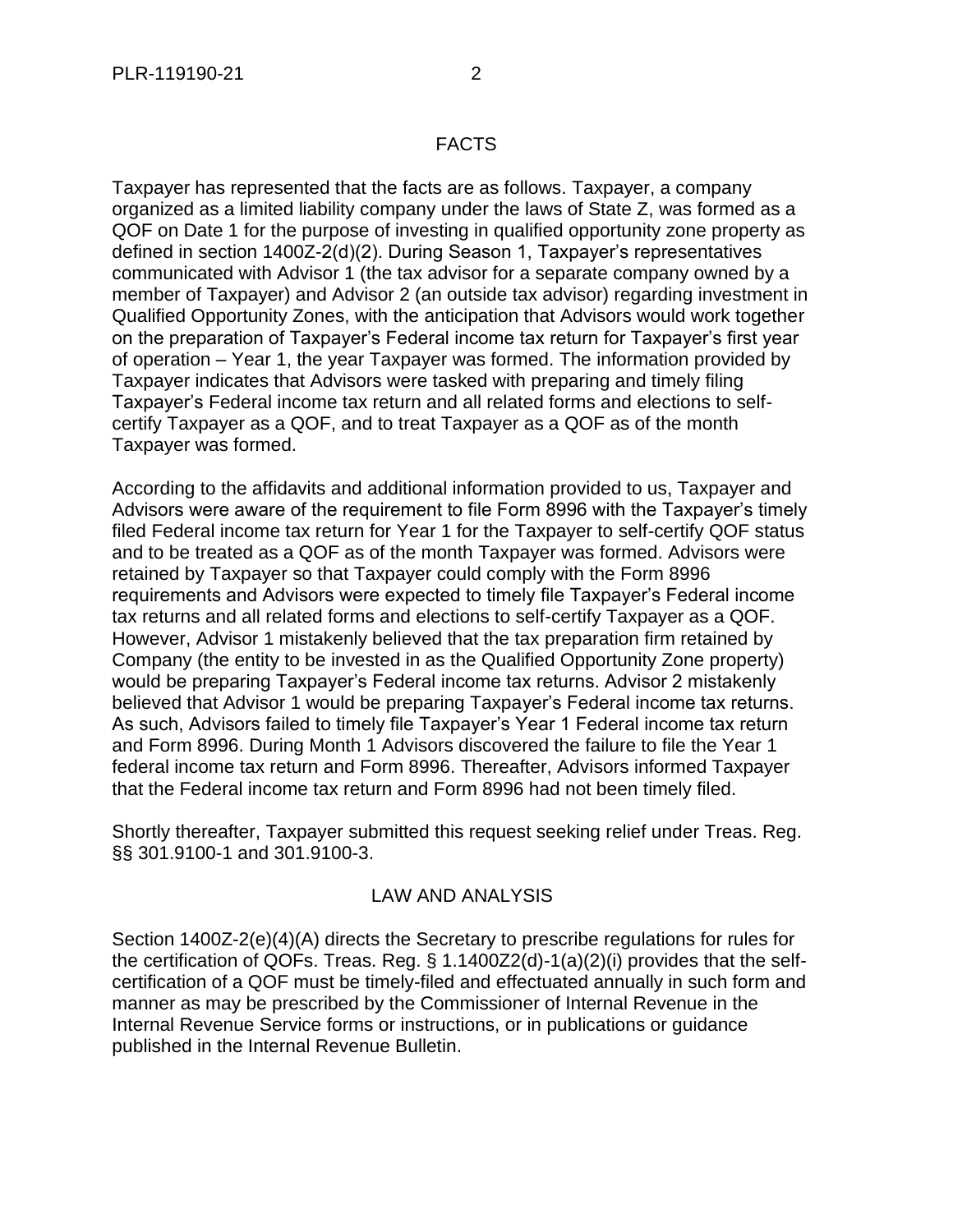To self-certify as a QOF, a taxpayer must file Form 8996, Qualified Opportunity Fund, with its tax return for the year to which the certification applies. The Form 8996 must be filed by the due date of the tax return (including extensions). The information provided indicates that the Taxpayer did not file its Form 8996 by the due date of its income tax return due to Advisors' failure to timely file the Year 1 income tax return or the Form 8996.

Treas. Reg. §§ 301.9100-1 through 301.9100-3 provide the standards that the Service will use to determine whether to grant an extension of time to make a regulatory election. Treas. Reg. § 301.9100-3(a) provides that requests for extensions of time for regulatory elections (other than automatic changes covered in Treas. Reg. § 301.9100-2) will be granted when the taxpayer provides evidence (including affidavits) to establish that the taxpayer acted reasonably and in good faith and granting relief will not prejudice the interests of the Government.

Treas. Reg. § 301.9100-3(b)(1) provides that a taxpayer is deemed to have acted reasonably and in good faith if the taxpayer—

- I. Requests relief before the failure to make the regulatory election is discovered by the Service;
- II. Failed to make the election because of intervening events beyond the taxpayer's control;
- III. Failed to make the election because, after exercising reasonable diligence, the taxpayer was unaware of the necessity for the election;
- IV. Reasonably relied on the written advice of the Service; or
- V. Reasonably relied on a qualified tax professional, and the professional failed to make, or advise the taxpayer to make, the election.

Under Treas. Reg. § 301.9100-3(b)(3), a taxpayer will not be considered to have acted reasonably and in good faith if the taxpayer—

- I. Seeks to alter a return position for which an accuracy-related penalty could be imposed under section 6662 at the time the taxpayer requests relief and the new position requires a regulatory election for which relief is requested;
- II. Was fully informed of the required election and related tax consequences, but chose not to file the election; or
- III. Uses hindsight in requesting relief. If specific facts have changed since the original deadline that make the election advantageous to a taxpayer, the Service will not ordinarily grant relief.

Treas. Reg. § 301.9100-3(c) provides that the Service will grant a reasonable extension of time only when the interests of the Government will not be prejudiced by the granting of relief. The interests of the Government are prejudiced if granting relief would result in a taxpayer having a lower tax liability in the aggregate for all taxable years affected by the election than the taxpayer would have had if the election had been timely made.